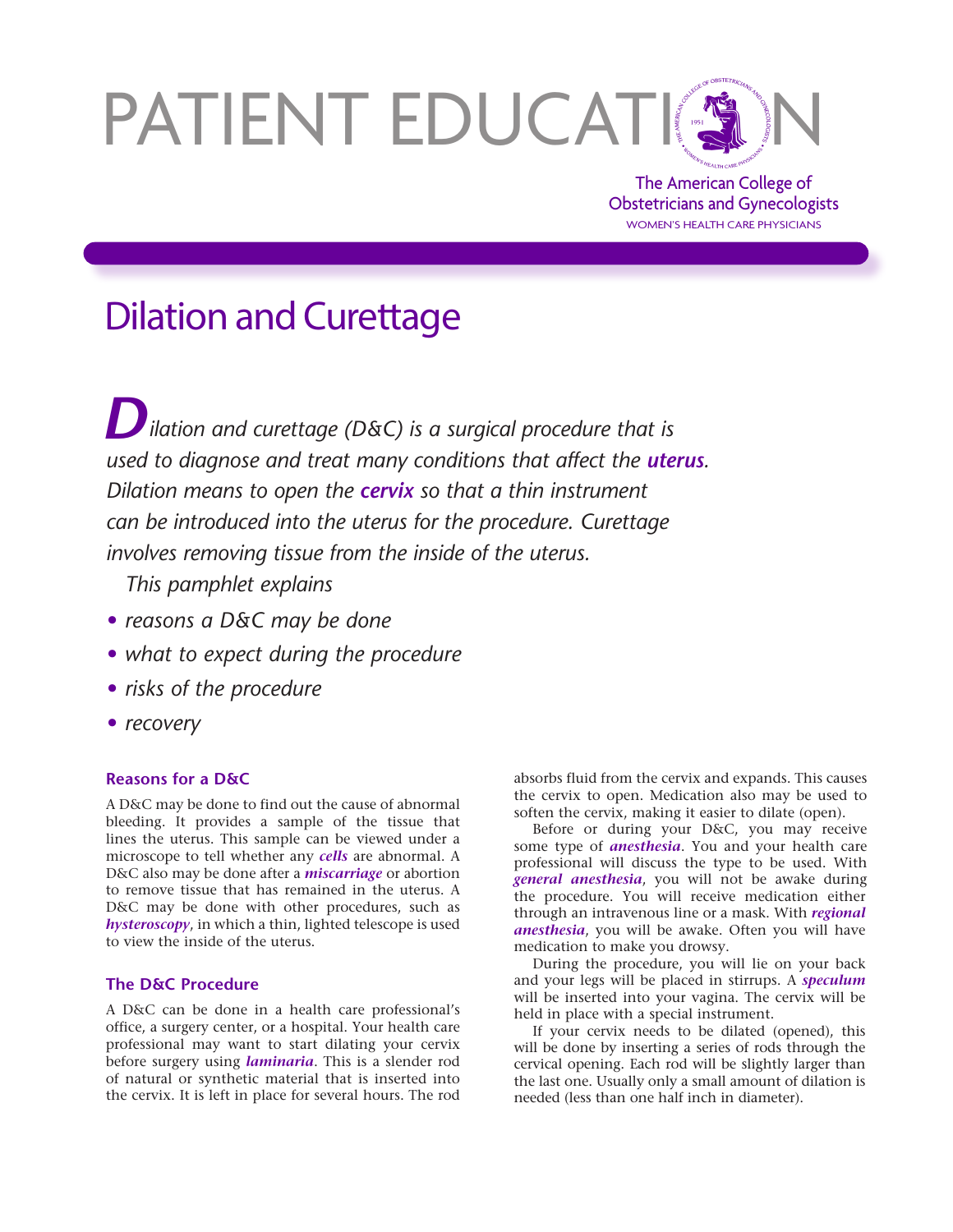

Tissue lining the uterus will be removed, either with an instrument called a curette or with suction. In most cases, the tissue then will be sent to a laboratory for examination.

#### **Risks**

Complications are rare. When they do occur, they include bleeding, infection, or perforation of the uterus (when the tip of an instrument passes through the wall of the uterus). If perforation occurs, nearby organs may be damaged and further surgery may be required. Problems related to the anesthesia used also can occur.

In rare cases, after a D&C has been performed after a miscarriage, bands of scar tissue, or *adhesions*, may form inside the uterus. This is called Asherman syndrome. These adhesions may cause infertility and changes in menstrual flow. In most women, Asherman syndrome can be treated successfully with surgery. Call your health care professional if you notice changes in your menstrual periods after a D&C procedure.

#### **Recovery**

After the procedure, you probably will be able to go home within a few hours. You will need someone to take you home. You should be able to resume most of your regular activities in 1 or 2 days.

If you had general anesthesia, you may have some nausea and vomiting when you wake up. You may feel groggy and weak for a short while. You may have a sore throat from the tube that was inserted into your windpipe to help you breathe.

Pain after a D&C usually is mild. You may have spotting or light bleeding. You should contact your health care professional if you have any of the following:

- Heavy bleeding from the vagina
- Fever
- Pain in the abdomen
- Foul-smelling discharge from the vagina

After a D&C, a new lining will build up in the uterus. Your next menstrual period may not occur at the regular time. It may be early or late.

Until your cervix returns to its normal size, bacteria from the vagina can enter the uterus and cause infection. It is important not to put anything into your vagina after the procedure. Ask your health care professional when you can have sex or use tampons again.

Your health care professional will ask that you make an appointment to see him or her soon after your D&C to discuss the results. If further treatment is needed, your health care professional will discuss it with you.

#### **Finally…**

A D&C is done to find the cause of abnormal uterine bleeding or to remove tissue after a miscarriage or abortion. The recovery period usually is short. If you have questions about the procedure, discuss them with your health care professional.